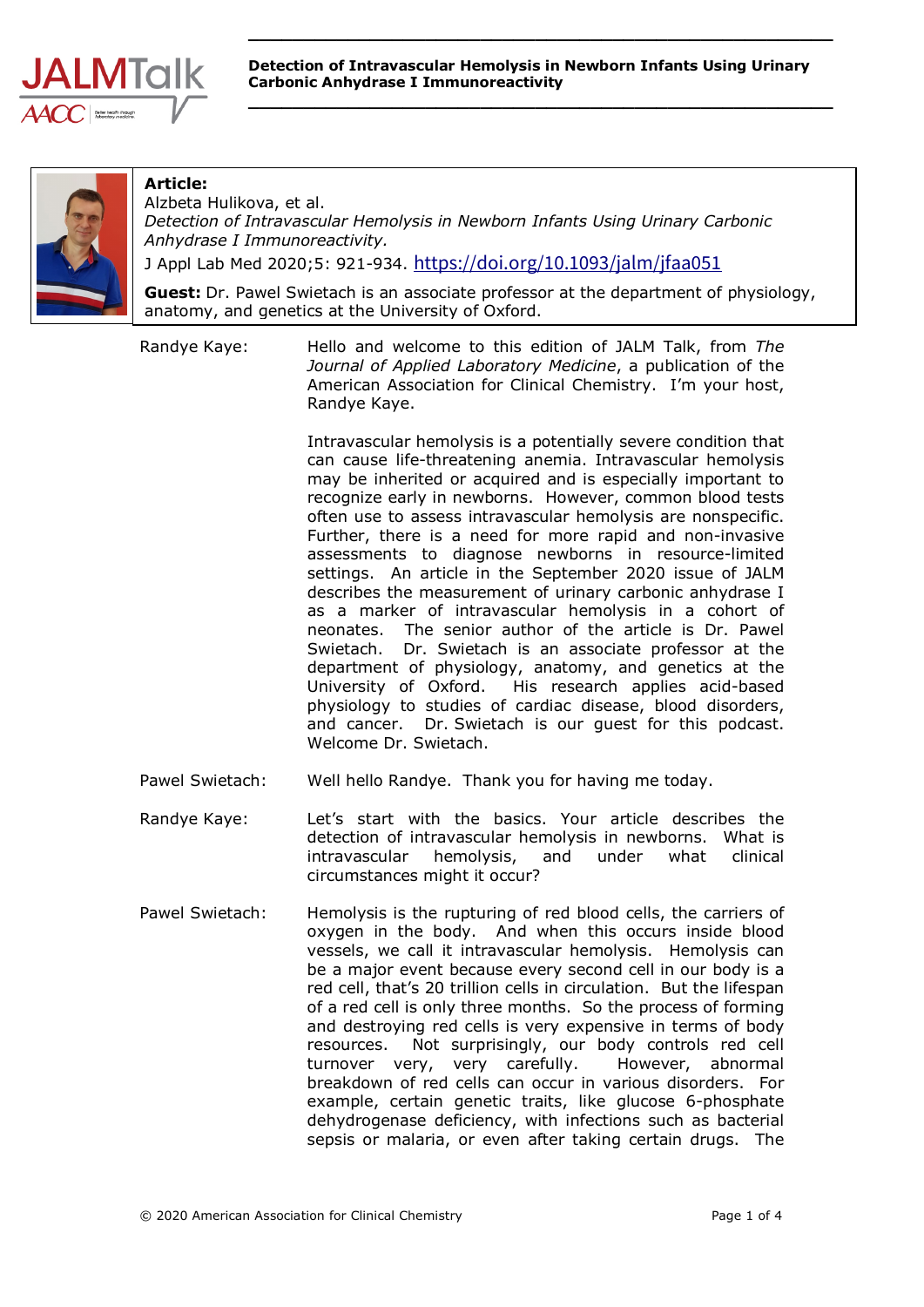

**\_\_\_\_\_\_\_\_\_\_\_\_\_\_\_\_\_\_\_\_\_\_\_\_\_\_\_\_\_\_\_\_\_\_\_\_\_\_\_\_\_\_\_\_\_\_\_\_\_\_\_\_\_**

loss of oxygen-carrying capacity during a hemolytic crisis can have catastrophic consequences on health. Clinicians must be able to detect a hemolytic event rapidly, particularly in at-risk groups.

- Randye Kaye: All right, thank you. So, there are probably many at-risk groups. Why did you choose to focus on the detection of hemolysis in this particular patient population of neonates?
- Pawel Swietach: So, hemolysis is actually quite a common occurrence in the first few days of life. However, the degree of hemolysis can vary. A mild form of hemolysis is entirely physiological, and it facilitates the normal replacement of fetal red cells with their adult counterparts, and this is because newborns have to extract oxygen from the air as opposed to the mother's blood. However, some babies will develop life-threatening hemolysis. They will appear jaundiced and will require immediate medical attention. Now life-threatening hemolysis can be due to a blood group incompatibility like rhesus, may be due to infections during birth, or certain genetic traits carried on. Now modern healthcare facilities offer tests, which usually assess the downstream consequences of hemolysis and require high tech equipment and appropriate facilities. However, these tests usually provide a delayed readout and often they don't have the resolving power to distinguish whether there is a mild or more severe crisis. But critically, the tests currently used in hospitals are not suitable for point-of-care testing, and that's because they require apparatus and also blood taking, and therefore these are not really suitable for work in the most deprived regions of the world. Now incidentally, the triggers for hemolysis such as malaria are more prevalent in places where modern testing is simply not available. Therefore, there is a medical and economic justification to find new markers of neonatal hemolysis.
- Randye Kaye: Can you tell us more about the hemolysis biomarker that you assessed in your study, carbonic anhydrase I. Why did you choose to study this marker and what makes this a better marker than other ways of assessing hemolysis?
- Pawel Swietach: So, a good biomarker of hemolysis in our opinion should meet at least three criteria. These are -- it should be associated or even unique to the red blood cell. It should be released in large amounts during red cell rupture, so it's detectable. And finally, it should be present and detectable in accessible body fluids like urine, that would make diagnosis much, much simpler particularly in neonatal patients. Now we've hypothesized that carbonic anhydrase I, or CAI, could meet these criteria, but this was never tested before. CAI is an enzyme which is present in the red cells and together with another isoform called CAII, it catalyzes the hydration carbon dioxide gas. Now this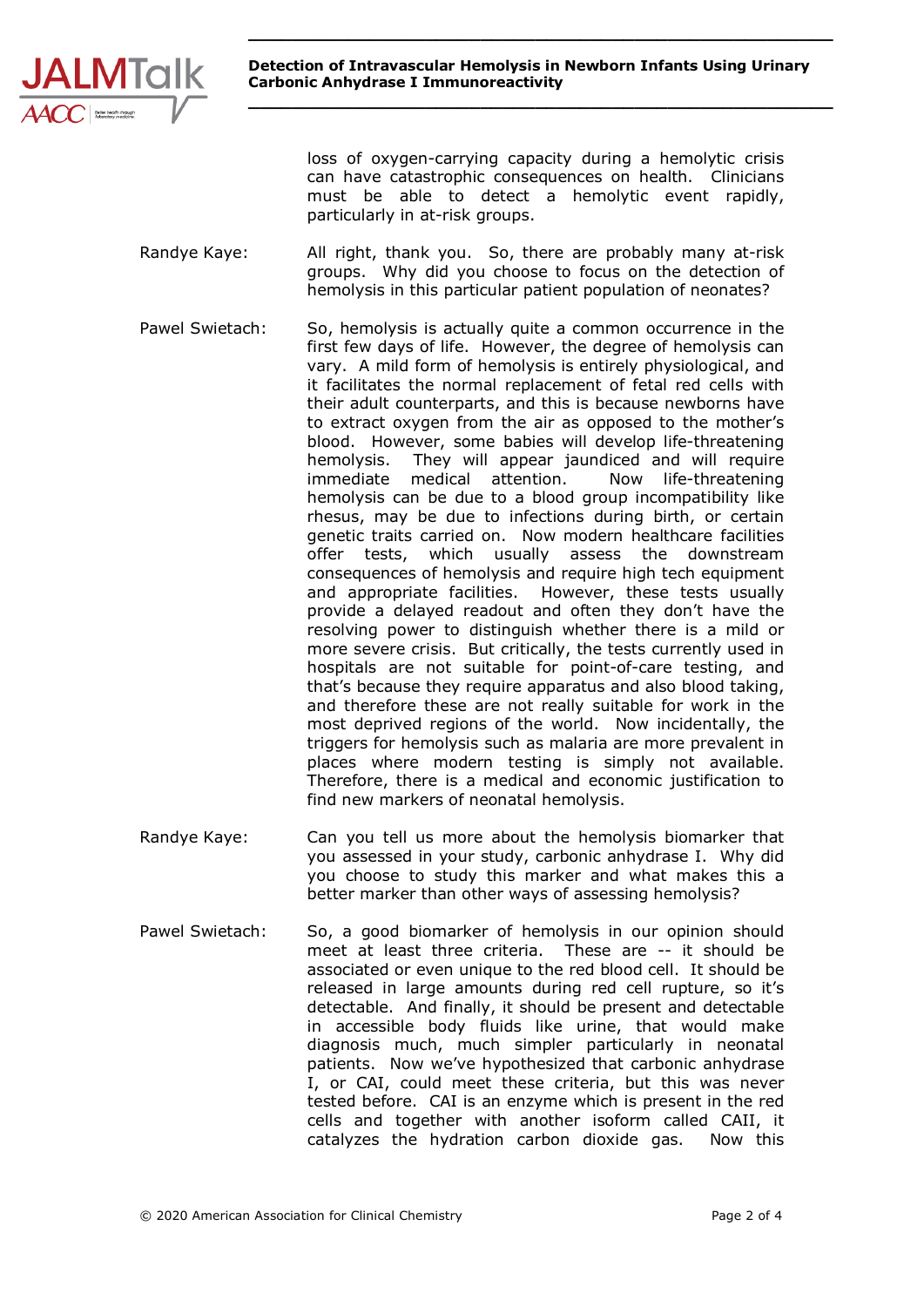

**\_\_\_\_\_\_\_\_\_\_\_\_\_\_\_\_\_\_\_\_\_\_\_\_\_\_\_\_\_\_\_\_\_\_\_\_\_\_\_\_\_\_\_\_\_\_\_\_\_\_\_\_\_**

protein is very, very abundant inside red cells, but it's not normally found elsewhere in the body, at least in such concentrations as it is in red cells. So, we proposed that the appearance of CAI in blood plasma could be indicative of hemolysis and critically, we believe that the level of CAI, in plasma, would gauge the extent of hemolysis, so provide a quantitative marker. Additionally, the carbonic anhydrase I is a relatively small protein. It's less than 30 kilodaltons which means that once it is released from a red cell, it should be able to pass through the glomerular filtration barrier of the kidney and then become excreted into the urine and that will make detection pretty simple. The aim of our study was therefore to test whether the presence of carbonic anhydrase I in urine could be an indicator of neonatal hemolysis.

- Randye Kaye: All right. Thank you. So, can you summarize some of the major findings from your study? Did CAI perform well in detecting hemolysis?
- Pawel Swietach: With parents' consent, we recruited 26 full-term babies born in a London hospital. These babies included patients with blood group incompatibility, babies suffering from infections, babies receiving phototherapy, which is a treatment for jaundice, as well as a group of control babies. These samples of urine were then sent to our lab in Oxford and using antibodies raised against human carbonic anhydrase I we tested for the presence of the protein in the urine samples. The study was blinded, which means that the investigator who was undertaking the measurements didn't actually know which babies the samples are coming from. And our assays were strikingly able to detect carbonic anhydrase one immunoreactivity in the urine of babies who were undergoing hemolysis. Moreover, the highest signal was detected in the most severely affected patients, with infections. Importantly, carbonic anhydrase I signal was undetectable in control babies. So it's a good marker in our hands and our findings show that urinary carbonic anhydrase I excretion could be used as a biomarker of hemolysis in the newborn
- Randye Kaye: So now, what are the next steps to further validate this biomarker for clinical use?
- Pawel Swietach: Every year around 5 million babies die prematurely and half of these deaths are considered avoidable by modern medical practice. An early screening of babies for these hemolytic crises using our method could reduce infant deaths. What we would like to do is we'd like to undertake a larger scale clinical trial involving the most deprived areas of the world such as sub-Saharan Africa, where the triggers for hemolysis are more common, such as malaria. If successful, the next steps would be to implement the